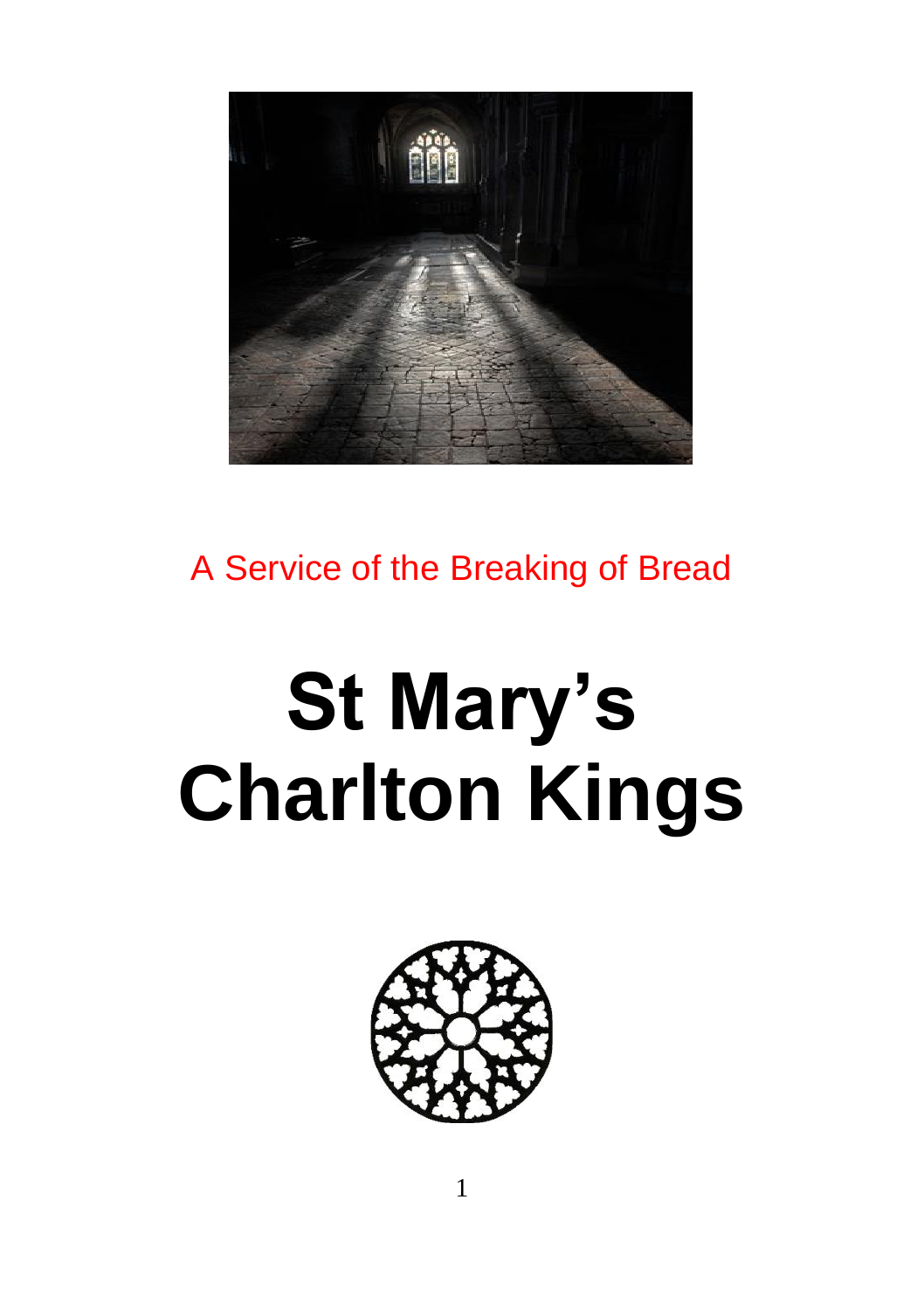# *The Gathering*

## Welcome and Introduction

*The minister welcomes the people with a greeting, which may include*

There is one God And one mediator between heaven and earth, The man Christ Jesus, Who gave Himself as a ransom for all people.

Whoever is for the Lord, Let them join with me, That we may come to that vision of God almighty.

*(Option A)* **I make the cross of Christ upon my heart, + over the tablet of my soul, as I pray to the living God of the universe, that the light of lights may come to my dark heart so that I may live forever in the power of His love.**

*(Option B)* **Hold me close dear Lord Jesus, let your love surround me. Bring me near to Your side; and, as I wait, I will rise like an eagle, to soar with You. Your Spirit leads me on by the power of Your love.**

#### **HYMN:**

Prayers of Penitence

*The minister introduces the confession.*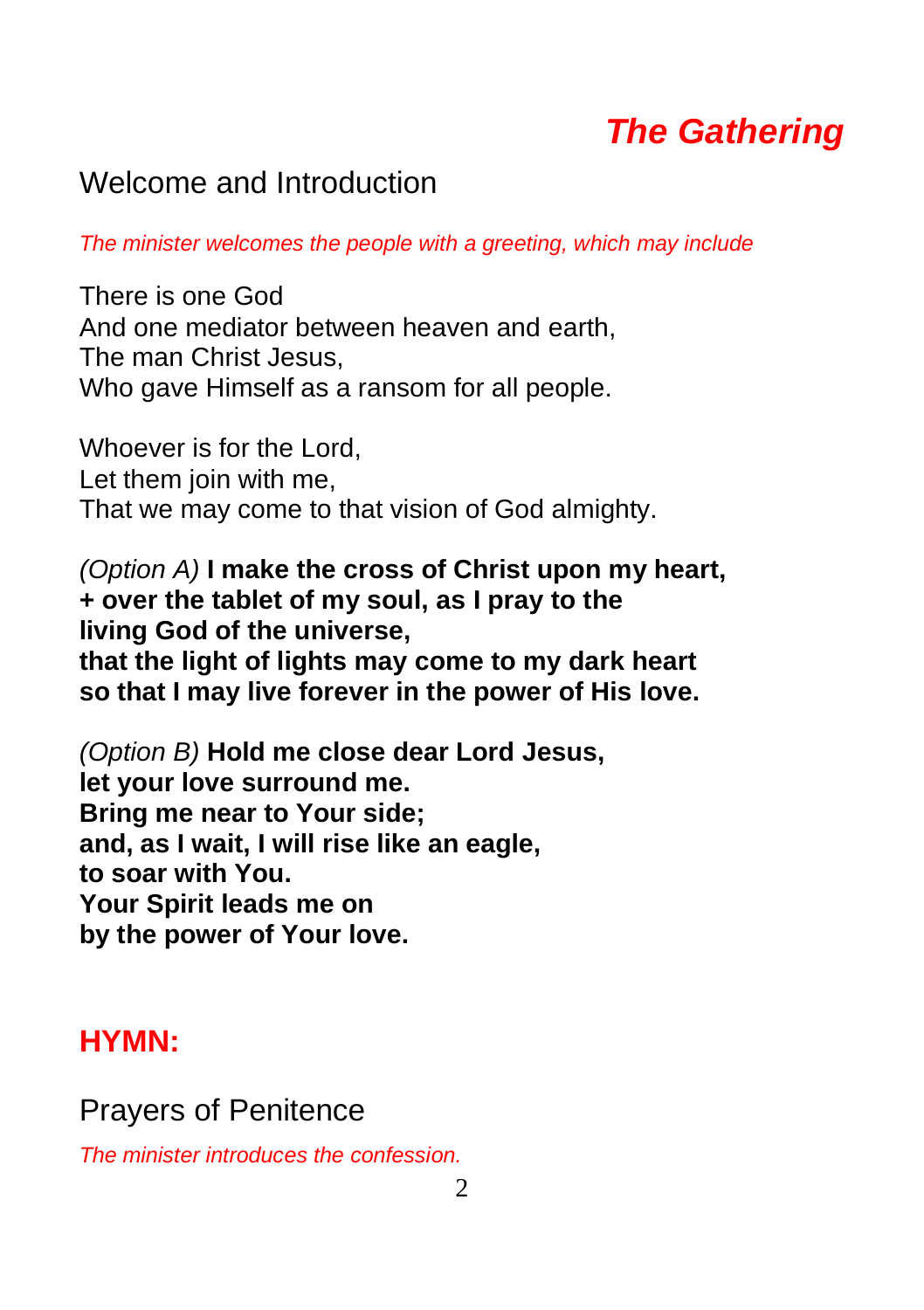**Lord God, we have sinned against you; we have done evil in your sight. We are sorry and repent. Have mercy on us according to your love. Wash away our wrongdoing and cleanse us from our sin. Renew a right spirit within us and restore to us the joy of your salvation; through Jesus Christ our Lord. Amen.** 

May God pour down upon us from heaven the rich blessing of His forgiveness. Grant to us, O Saviour of Glory, Your Love, Your Grace & Your Pardon. **Amen**.

The Collect for the Day

# *The Liturgy of the Word*

## Old Testament/Epistle:

*After each reading this response may be used*

This is the word of the Lord. **Thanks be to God.**

## **HYMN:**

Gospel: Luke 13:10-17

Sermon/Talk

**Creed** 

*The minister introduces the creed.*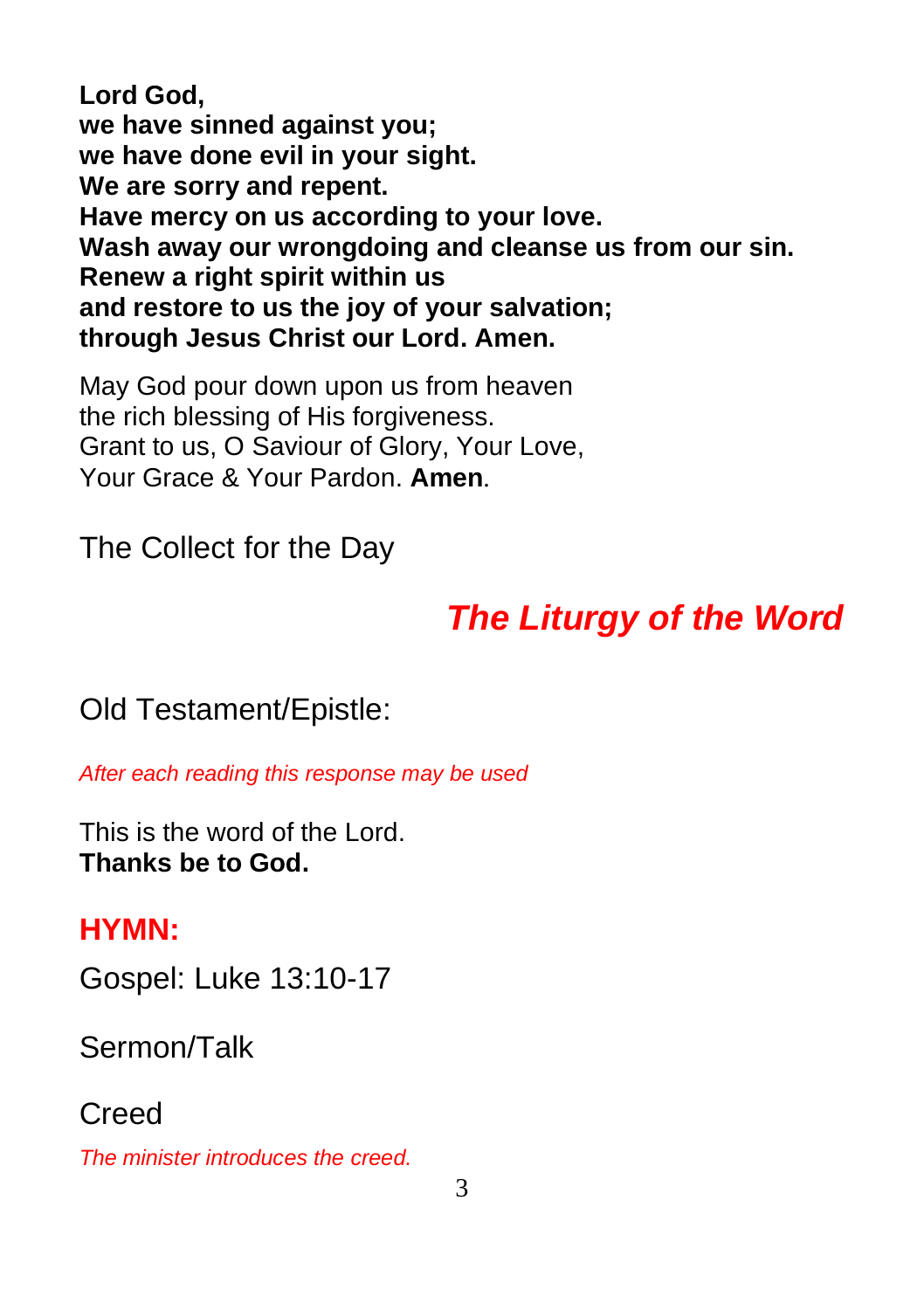**There is one God, unbegotten and without beginning, The Lord of the Universe, and His Son Jesus Christ, whom we declare to have always been with the Father, who of His Father is begotten and before the beginning of the world, that by Him all things were made, all things visible and invisible.**

**He was made man and defeated death and was received into heaven by the Father, who has given Him power over all people in heaven and on earth, and under the earth, to proclaim forgiveness and salvation. Every tongue will acknowledge Him as Lord and God. We believe we will receive according to our deeds, and that He will pour out upon us; His love, in all His abundance: giving us His faithful people, the gift of eternal life.**

**We acknowledge and adore Him as Lord in the Trinity of God's Holy Name.**

### **HYMN:**

*Prayers*

Prayers of Intercession

*The following response may be used*

Lord, in your mercy. **Receive our prayer.**

*And at the end*

Merciful Father, **accept these prayers for the sake of your Son, our Saviour Jesus Christ. Amen.**

*If there is no Eucharist the Lord's Prayer is used here followed by the final*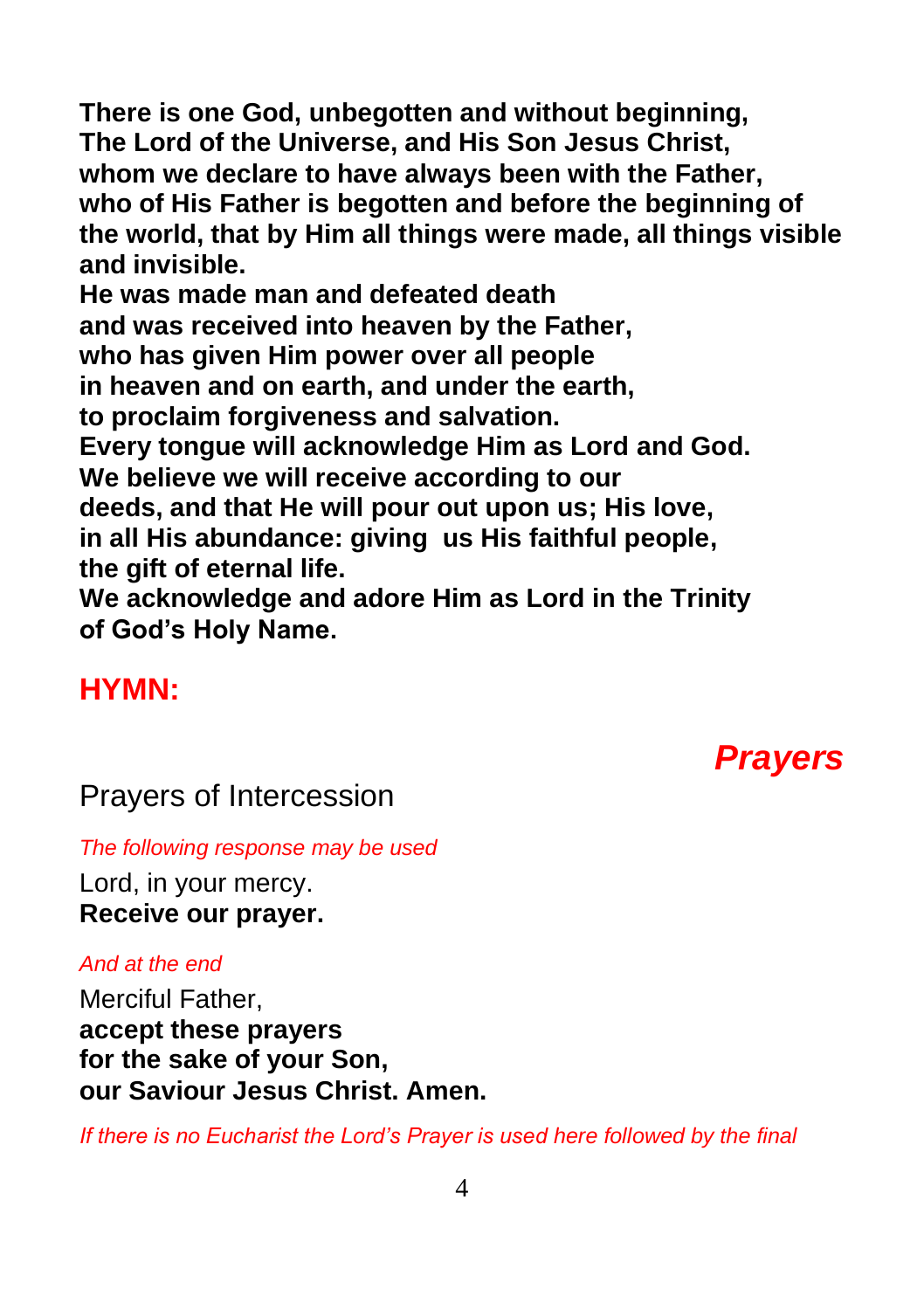# *The Eucharist*

## The Peace

*The president may introduce the Peace with a suitable sentence, and then says*

Christ, the king of tenderness, bind us with a bond that cannot be broken. Bind us in your love, the love that cannot be taken away.

My brothers & sisters, the peace of our Lord Jesus Christ be always with you. **And also with you.**

*These words may be added*

Let us offer one another a sign of peace.

*All may exchange a sign of peace.*

Preparation of the Table

## **OFFERTORY HYMN:**

*The table is prepared and bread and wine are placed upon it. One or more of the prayers at the preparation of the table may be said.*

## The Eucharistic Prayer

Look with kindness on your people gathered here before You. Send forth the power of Your Spirit So that these gifts of bread and wine may become for us the Body & Blood of Your beloved Son, Jesus Christ, the Christ in whom we trust and have become Your own.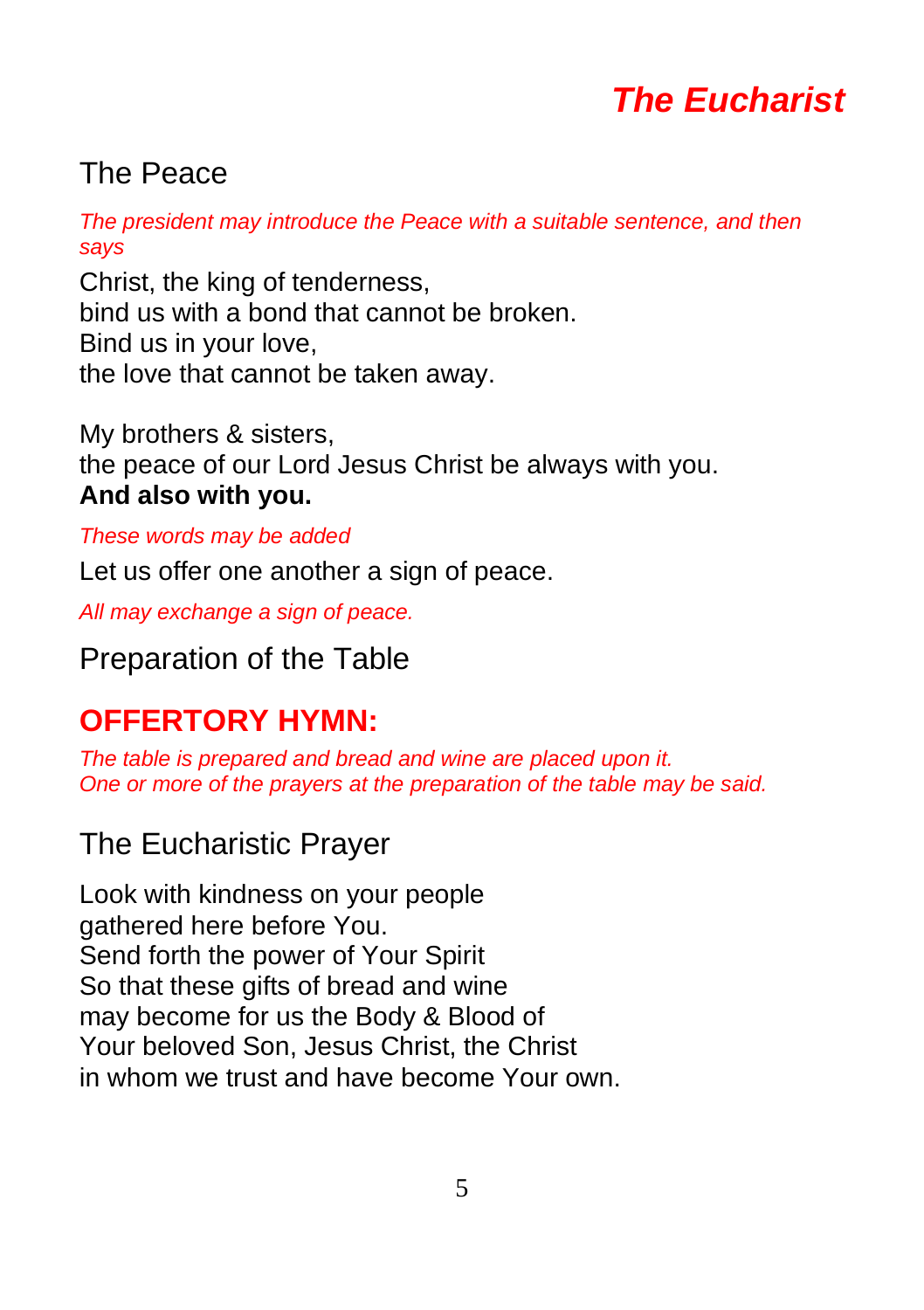Therefore with angels and archangels, and with all the company of heaven, we proclaim your great and glorious name, Forever praising you and *saying/singing*,

#### **Holy, holy, holy Lord, God of power and might, heaven and earth are full of your glory. Hosanna in the highest. Blessed is he who comes in the name of the Lord. Hosanna in the highest.**

Accept our praises, heavenly Father, through your Son our Saviour Jesus Christ, and as we follow his example and obey his command, grant that by the power of your Holy Spirit these gifts of bread and wine may be to us his body and his blood;

who, in the same night that he was betrayed. took bread and gave you thanks; he broke it and gave it to his disciples, saying: Take, eat; this is my body which is given for you; do this in remembrance of me.

In the same way, after supper he took the cup and gave you thanks; he gave it to them, saying: Drink this, all of you; this is my blood of the new covenant, which is shed for you and for many for the forgiveness of sins. Do this, as often as you drink it, in remembrance of me.

Christ is the bread of life: **When we eat this bread and drink this cup, we proclaim your death, Lord Jesus, until you come in glory.**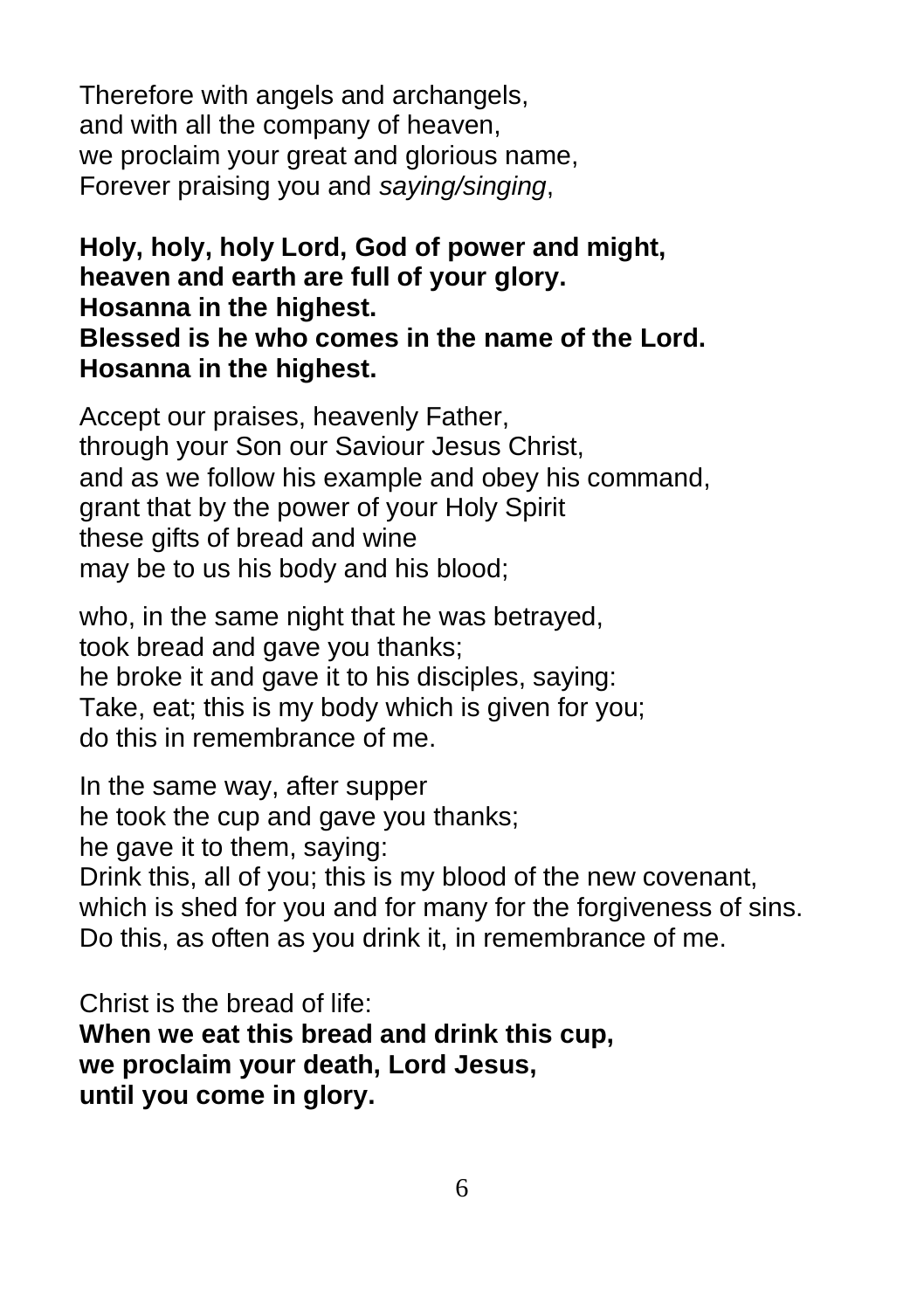If you are thirsty, drink from the font of life. If you are hungry, eat the Bread of life. Blessed are all who hunger for the bread of life and thirst for the cup of salvation.

#### **Blessing and honour and glory and power be yours for ever and ever. Amen.**

The Lord's Prayer

As our Saviour has taught us, so we pray:

**Our Father, who art in heaven, hallowed be thy name, thy kingdom come, thy will be done, on earth as it is in heaven. Give us this day our daily bread. And forgive us our trespasses, as we forgive those who trespass against us. And lead us not into temptation but deliver us from evil. For thine is the kingdom, the power and the glory, forever and ever. Amen.**

We break this bread to share in the body of Christ **Though we are many, we are one body because we all share in the one bread.**

*Giving of Communion*